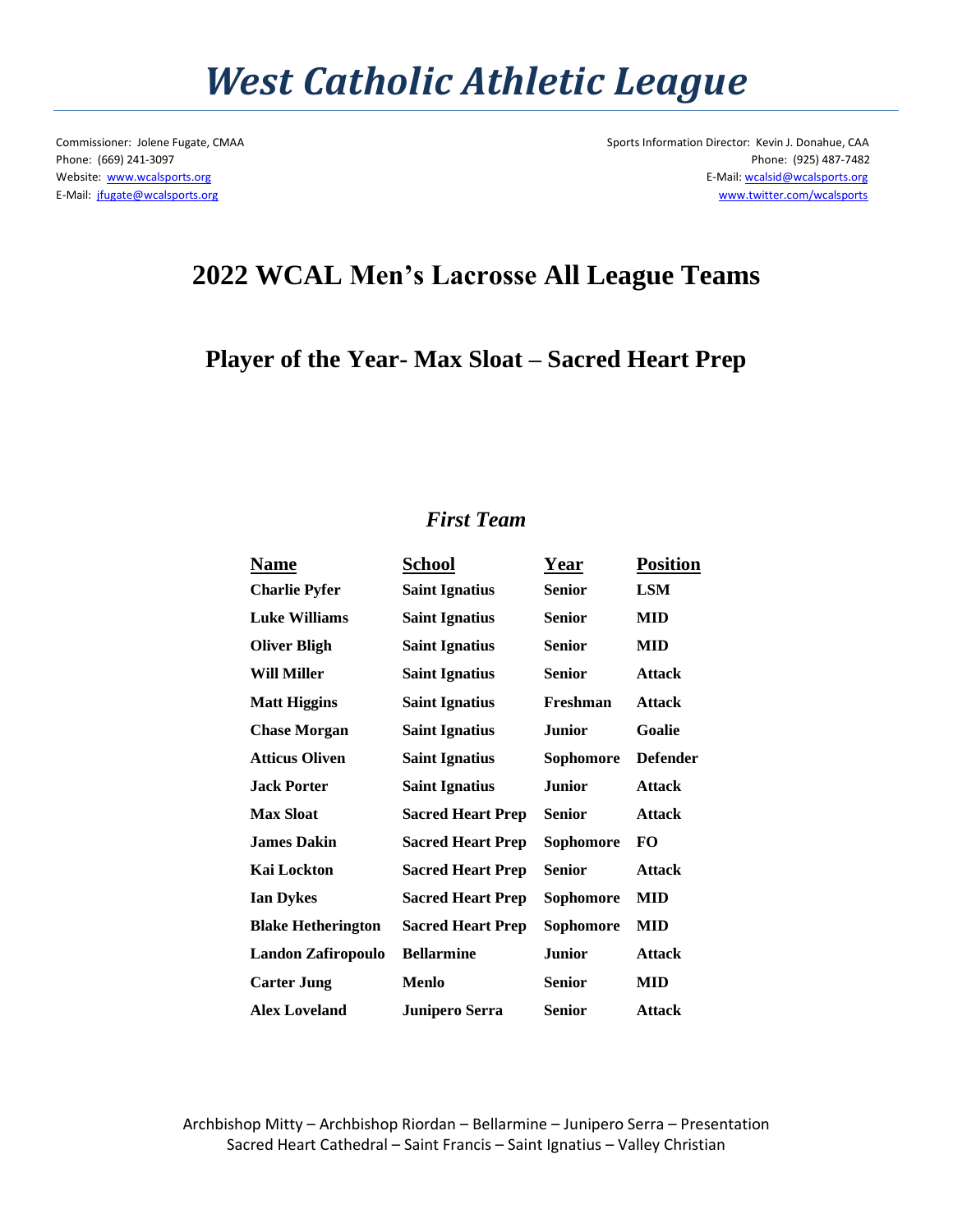## *West Catholic Athletic League*

Commissioner: Jolene Fugate, CMAA Sports Information Director: Kevin J. Donahue, CAA Phone: (669) 241-3097 Phone: (925) 487-7482 Website: [www.wcalsports.org](http://www.wcalsports.org/) examples are a set of the set of the set of the set of the E-Mail: wcalsid@wcalsports.org E-Mail: wcalsid@wcalsports.org E-Mail: [jfugate@wcalsports.org](mailto:jfugate@wcalsports.org) [www.twitter.com/wcalsports](http://www.twitter.com/wcalsports) 

### *Second Team*

| <b>Name</b>             | School                        | <b>Year</b>   | <b>Position</b>   |
|-------------------------|-------------------------------|---------------|-------------------|
| Tristan Ghosh           | <b>Saint Ignatius</b>         | <b>Junior</b> | MID               |
| <b>Bruno Chapman</b>    | <b>Saint Ignatius</b>         | <b>Junior</b> | MID               |
| <b>Graham Kaestner</b>  | <b>Sacred Heart Prep</b>      | Sophomore     | <b>Defender</b>   |
| <b>JP Underwood</b>     | <b>Sacred Heart Prep</b>      | <b>Junior</b> | <b>LSM</b>        |
| <b>Eric Bollar</b>      | <b>Sacred Heart Prep</b>      | <b>Senior</b> | <b>Attack</b>     |
| <b>Mac Henderson</b>    | <b>Bellarmine</b>             | <b>Senior</b> | <b>Defender</b>   |
| <b>CJ</b> Blastos       | <b>Bellarmine</b>             | <b>Junior</b> | LSM               |
| <b>William Corrigan</b> | <b>Bellarmine</b>             | <b>Senior</b> | MID               |
| Sam Scola               | <b>Menlo</b>                  | <b>Senior</b> | MID               |
| <b>Bradford Tudor</b>   | Menlo                         | Sophomore     | <b>MID</b>        |
| <b>Jack Naylor</b>      | <b>Saint Francis</b>          | <b>Junior</b> | FO.               |
| <b>Carter Friday</b>    | <b>Saint Francis</b>          | <b>Junior</b> | <b>MID</b>        |
| <b>Miles Leung</b>      | <b>Saint Francis</b>          | <b>Junior</b> | <b>Attack/MID</b> |
| Parker Zmijewski        | <b>Archbishop Mitty</b>       | <b>Junior</b> | <b>MID</b>        |
| <b>Owen Delumpa</b>     | <b>Archbishop Mitty</b>       | <b>Junior</b> | <b>Attack</b>     |
| <b>Luke Wachowicz</b>   | <b>Sacred Heart Cathedral</b> | <b>Junior</b> | LSM               |